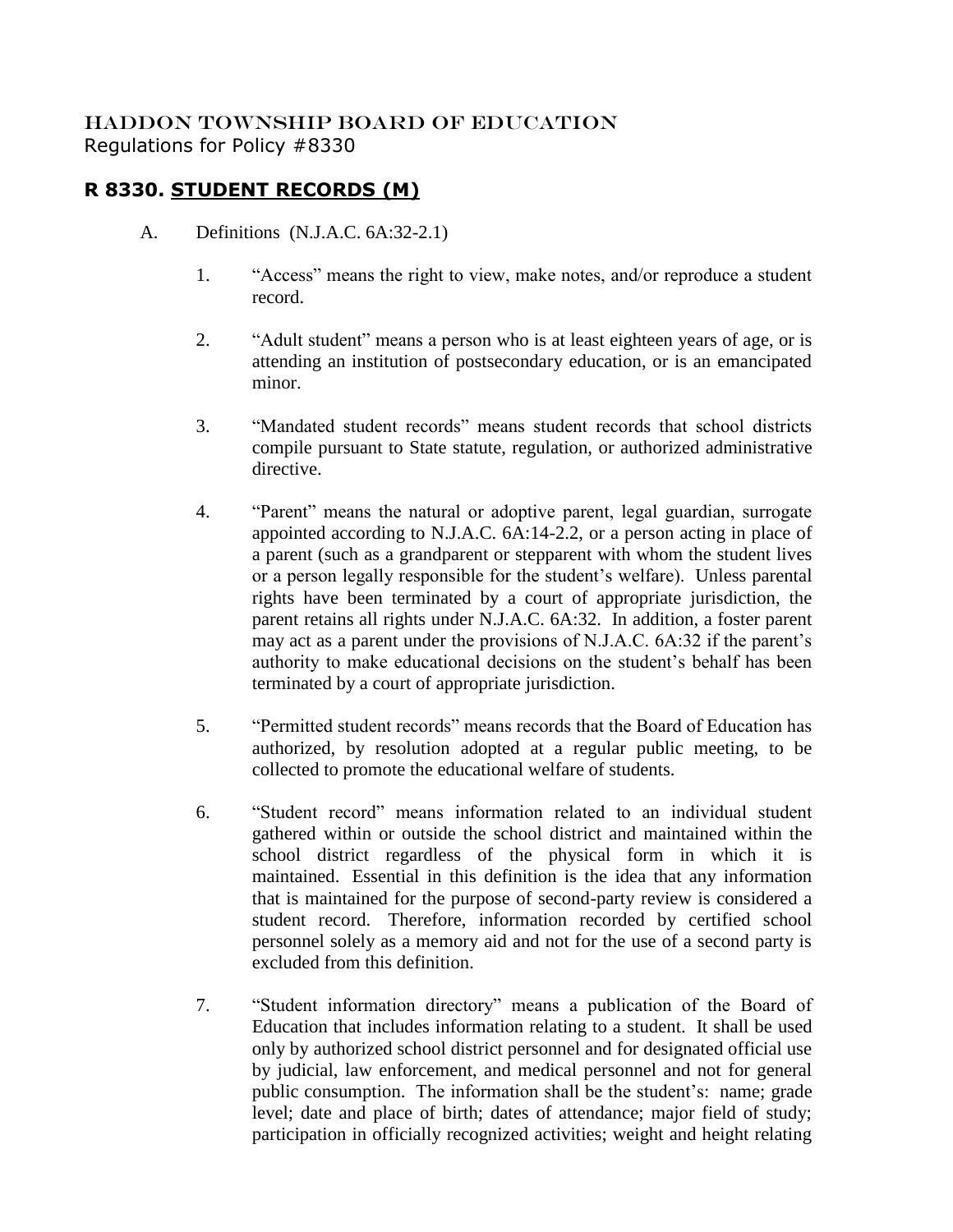to athletic team membership; degrees; awards; the most recent educational agency attended by the student; and other similar information.

- B. General Considerations (N.J.A.C. 6A:32-7.1)
	- 1. The Board of Education shall compile and maintain student records and regulate access, disclosure, or communication of information contained in educational records in a manner that assures the security of such records in accordance with the provisions of N.J.A.C. 6A:32-7.1. et seq.
	- 2. Student records shall contain only such information as is relevant to the education of the student and is objectively based on the personal observations or knowledge of the certified school personnel who originate(s) the record.
	- 3. The school district shall provide annual, written notification to parents, adult students, and emancipated minors of their rights in regard to student records and student participation in educational, occupational, and military recruitment programs. Copies of the applicable State and Federal laws and local policies shall be made available upon request. The school district shall make every effort to notify parents and adult students in their dominant language.
	- 4. A non-adult student may assert rights of access only through his or her parents. However, nothing in N.J.A.C. 6A:32-7 et seq. or in Policy or Regulation 8330 shall be construed to prohibit certified school personnel from disclosing at their discretion student records to non-adult students or to appropriate persons in connection with an emergency, if such knowledge is necessary to protect the health or safety of the student or other persons.
	- 5. The parent or adult student shall have access to their own records and have access to or be specifically informed about only that portion of another student's record that contains information about his or her own child or himself or herself.
	- 6. The Superintendent or designee shall require all permitted student records of currently enrolled students to be reviewed annually by certified school personnel to determine the education relevance of the material contained therein. The reviewer shall cause data no longer descriptive of the student or educational program to be deleted from the records except that prior notice shall be given for classified students in accordance with N.J.A.C. 6A:14, Special Education. Such information shall be disposed of and not be recorded elsewhere. No record of any such deletion shall be made.
	- 7. No liability shall be attached to any member, officer, or employee of the Board of Education permitting access or furnishing student records in accordance with N.J.A.C. 6A:32-7.1 et seq.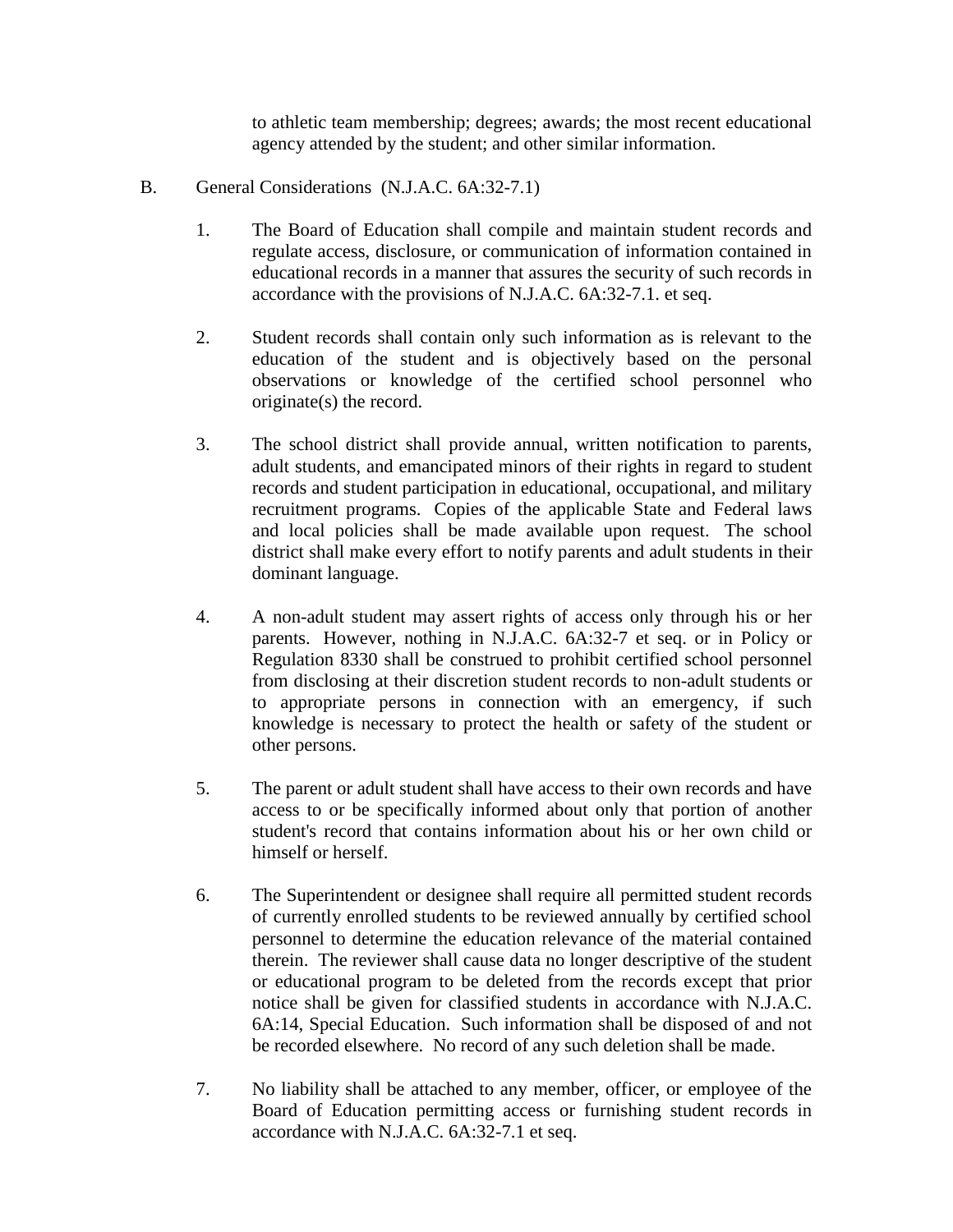- 8. When the parent's or adult student's dominant language is not English or the parent or adult student is deaf, the school district shall provide interpretation of the student records in the dominant language of the parents or adult student.
- 9. Student health records shall be maintained separately from other student records and handled, according to the requirements of N.J.A.C. 6A:32-7.1 et seq., until such time as graduation or termination, whereupon the health history and immunization record shall be removed from the student's health record and placed in the student's mandated record.
- C. School Contact Directory for Official Use (N.J.A.C. 6A:32-7.2)
	- 1. The Board of Education shall compile and maintain a school contact directory for official use that is separate and distinct from the student information directory.
		- a. School personnel shall provide information from the school contact directory for official use only to judicial and law enforcement personnel, and to medical personnel currently providing services to the student in question.
		- b. Upon request from a court, other judicial agency, law enforcement agency, or medical service provider currently providing services to the student in question, school personnel shall promptly verify the enrollment of a student and provide the requester with all information about that student that is contained in the school contact directory for official use.
	- 2. To exclude any information from the school contact directory for official use, the parent, adult student, or emancipated minor shall notify the Superintendent or designee in writing.
- D. Mandated and Permitted Student Records (N.J.A.C. 6A:32-7.3)
	- 1. Mandated student records shall include the following:
		- a. The student's name, address, telephone number, date of birth, name of parent(s), gender, standardized assessment results, grades, attendance, classes attended, grade level completed, year completed, and years of attendance;
		- b. Record of daily attendance;
		- c. Descriptions of student progress according to the system of student evaluation used in the school district;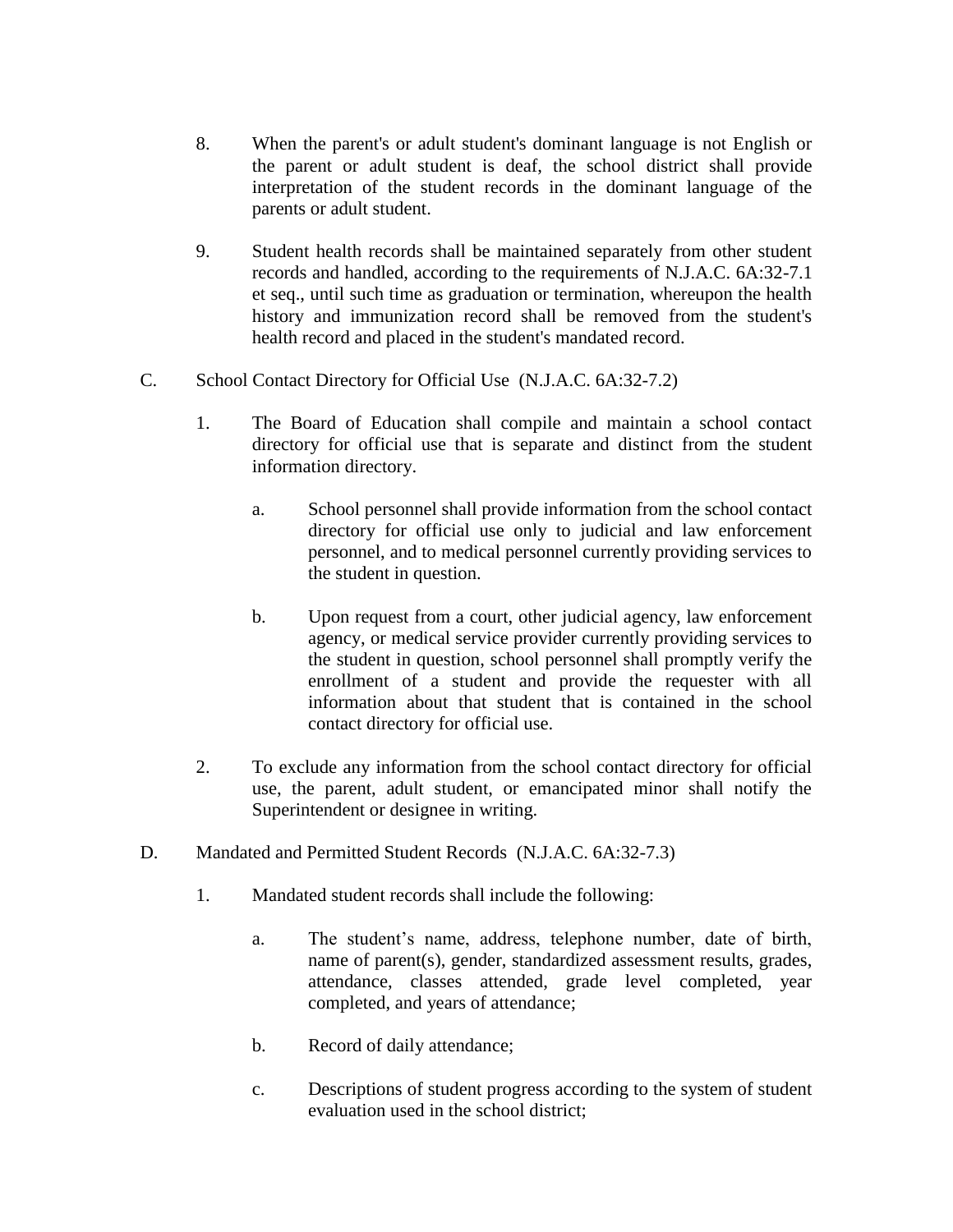- d. History and status of physical health compiled in accordance with State regulations, including results of any physical examinations given by qualified school district employees and immunizations;
- e. Records pursuant to rules and regulations regarding the education of students with disabilities; and
- f. All other records required by N.J.A.C. 6A.
- 2. Permitted student records are those student records not mandated pursuant to N.J.A.C. 6A:32-7.3, but authorized by the Board to promote the student's educational welfare and include the following as authorized by this Board upon adoption of Policy and Regulation 8330. These records may include, but are not limited to:
	- a. Personally authenticated observations, assessments, ratings, and anecdotal reports recorded by teaching staff members in the performance of their professional responsibilities and intended for review by another person, provided the record is dated and signed by the originator. Information recorded solely as a memory aid for the originator becomes a student's record when it is reviewed by any other person, including a substitute;
	- b. Information, scores, and results obtained from standardized tests or by approved tests conducted by professional personnel;
	- c. Educationally relevant information provided by the parent, adult student, or emancipated minor regarding the student's achievements or school activities;
	- d. Any correspondence with the student and/or the student's parents;
	- e. Driver education certificate;
	- f. Emergency notification form;
	- g. New student registration form;
	- h. Withdrawal or transfer form;
	- i. Change of schedule form;
	- j. Records of disciplinary infractions, penalties, and disciplinary hearings;
	- k. Records of the student's co-curricular and athletic activities and achievements;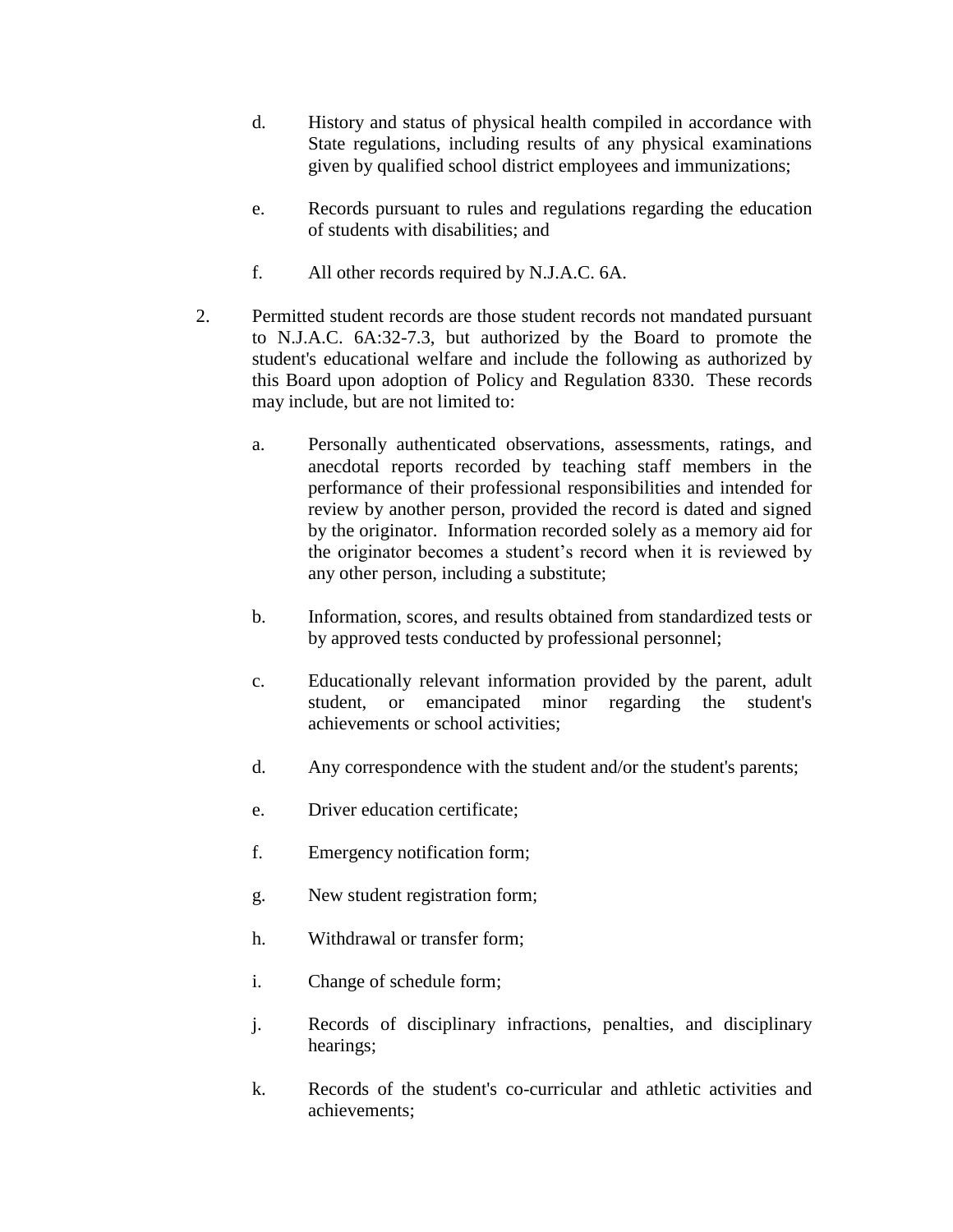- l. Class rank;
- m. Awards and honors;
- n. Notations of additional records maintained in a separate file;
- o. The statement from a student's parent, adult student, or emancipated minor regarding a contested portion of the record; and
- p. Entries indicating review of the file by an authorized person.
- E. Maintenance and Security of Student Records (N.J.A.C. 6A:32-7.4)
	- 1. The Superintendent or designee shall be responsible for the security of student records maintained in the school district and shall devise procedures/regulations for assuring that access to such records is limited to authorized persons. Policy and Regulation 8330 assures that access to such records is limited to authorized persons.
	- 2. Records for each individual student may be stored either electronically or in paper format. When student records are stored electronically, proper security and backup procedures shall be administered.
	- 3. Student health records, whether stored on paper or electronically, shall be maintained separately from other student records, until such time as graduation or termination whereupon the health history and immunization record shall be removed from the student's health record and placed in the student's mandated record.
	- 4. Records shall be accessible during the hours in which the school program is in operation.
	- 5. Mandated student records required as part of programs established through State-administered entitlement or discretionary funds from the U.S. Department of Education shall be maintained for a period of five years after graduation, termination from the school district, or age twenty-three, whichever is longer, and shall be disposed of in accordance with N.J.S.A. 47:3-15 et seq.
	- 6. Any district website shall not disclose any personally identifiable information about a student, in accordance with N.J.S.A. 18A:36-35.
- F. Access to Student Records (N.J.A.C. 6A:32-7.5)
	- 1. Only authorized organizations, agencies, or persons as defined in N.J.A.C. 6A:32-7.5 shall have access to student records, including student health records. Access to student records shall be provided to persons authorized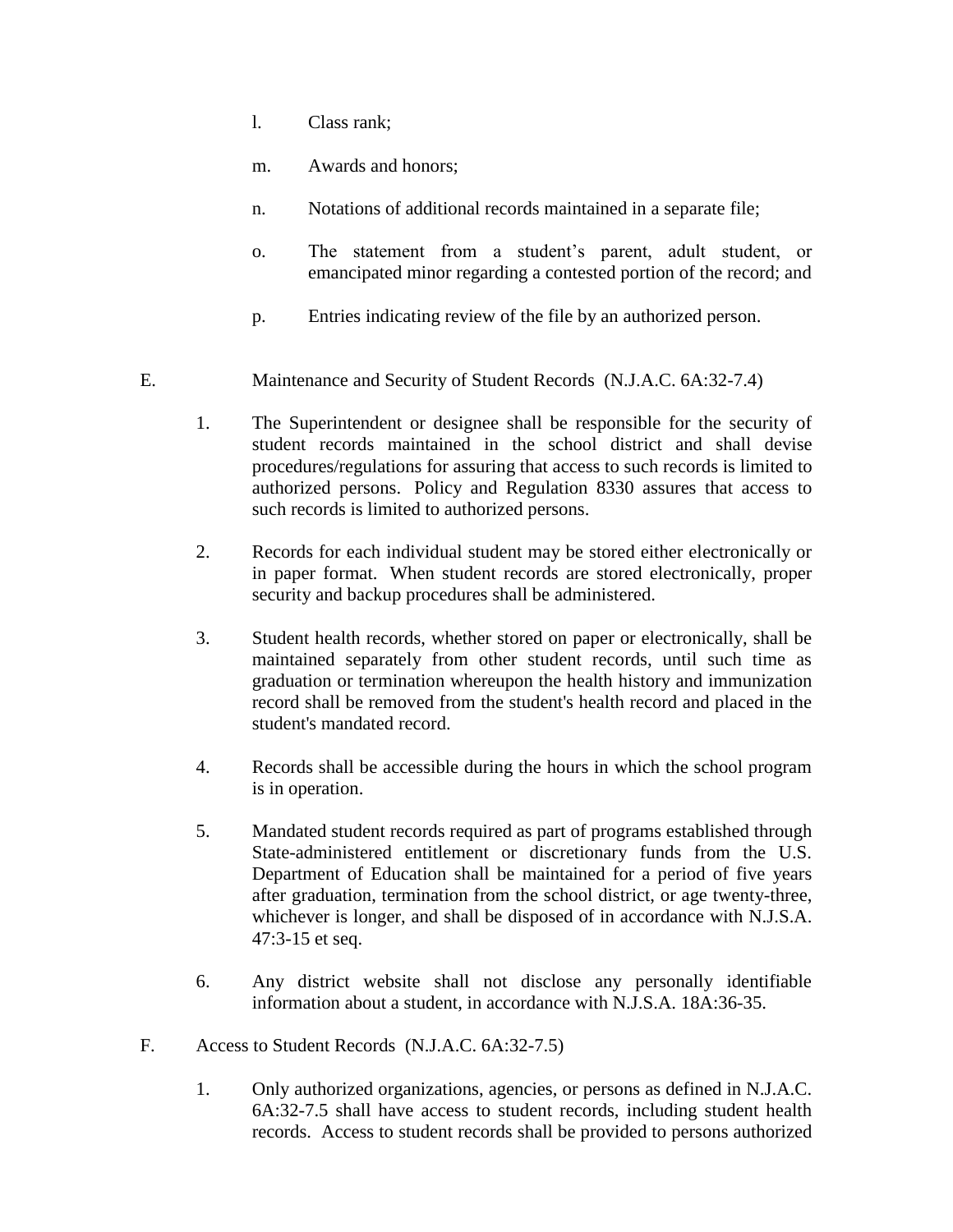such access under N.J.A.C. 6A:32-7.1 et seq. within ten days of a request, but prior to any review or hearing conducted in accordance with N.J.A.C. 6A.

- 2. The school district shall control access to, disclosure of, and communication regarding information contained in student health records to assure access only to people permitted by Federal and State statute and regulations or stated in N.J.A.C. 6A:32-7.5(e) and section G. below.
- 3. The school district may charge a reasonable fee for reproduction of student records, not to exceed the schedule of costs set forth in N.J.S.A. 47:1A-5, provided that the cost does not effectively prevent the parents or adult students from exercising their rights under N.J.A.C. 6A:32-7 or other Federal and State rules and regulations regarding students with disabilities, including N.J.A.C. 6A:14.
- 4. Access to and disclosure of a student health record shall meet the requirements of the Family Education Rights and Privacy Act, 34 C.F.R. Part 99 (FERPA).
- G. Authorized Organizations, Agencies, and Persons with Access to Student Records (N.J.A.C. 6A:7.5(e))

Access shall include only the following:

- 1. A student who has the written permission of a parent and the parent of a student under the age of eighteen whether the child resides with the parent except per N.J.S.A. 9:2-4:
	- a. The place of residence shall not be disclosed; and
	- b. Access shall not be provided if denied by a court.
- 2. Students at least sixteen years of age who are terminating their education in the school district because they will graduate secondary school at the end of the term or no longer plan to continue their education;
- 3. An adult student and parent who has the written permission of an adult student, except that the parent shall have access without consent of the student as long as the student is financially dependent on the parent and enrolled in the public school system or if the student has been declared legally incompetent by a court of appropriate jurisdiction. The parent of the financially dependent adult student may not disclose information contained in the adult student's record to a second or third party without the consent of the adult student;
- 4. Certified school district personnel who are assigned educational responsibility for the student shall have access to the general student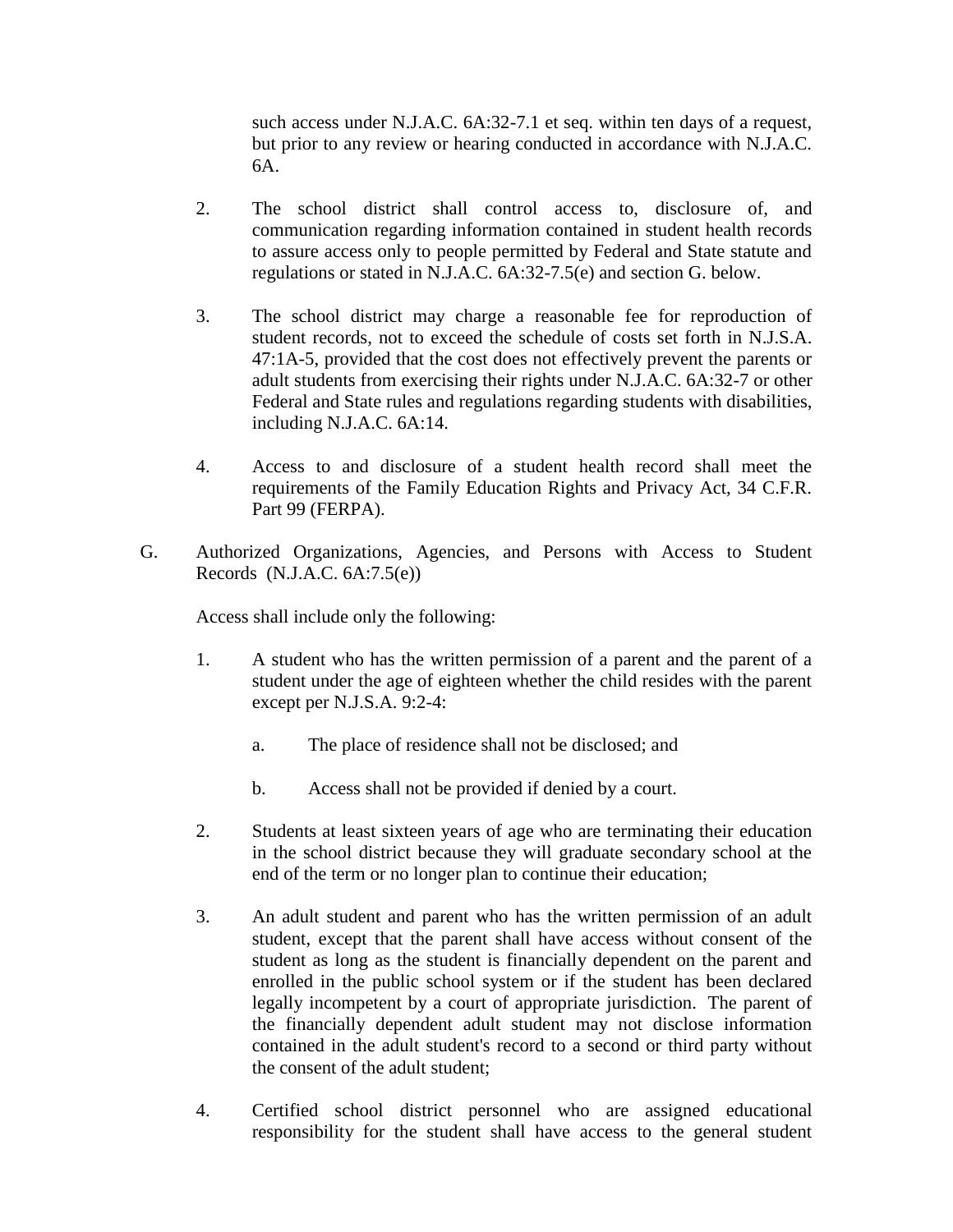record but not to the student health record except under conditions permitted in N.J.A.C. 6A:16-2.4;

- 5. Certified educational personnel who have assigned educational responsibility for the student and who are employed by agencies listed below shall have access to the general student record, but not to the student health record except under conditions permitted in N.J.A.C. 6A:16-2.4:
	- a. An approved private school for the disabled;
	- b. A State facility;
	- c. Accredited nonpublic schools in which students with educational disabilities have been placed according to N.J.S.A. 18A:46-14; or
	- d. Clinics and agencies approved by the Department of Education.
- 6. To fulfill its legal responsibility, the Board of Education shall have access through the Superintendent or designee to information contained in a student's record. Information shall be discussed in executive session unless otherwise requested by the parent or adult student;
- 7. Secretarial and clerical personnel under the direct supervision of certified school personnel shall be permitted access to portions of the record to the extent necessary for the entry and recording of data and the conducting of routine clerical tasks. Access shall be limited only to student files in which such staff are directed to enter or record information, and shall cease when the specific assigned task is completed;
- 8. Accrediting organizations in order to carry out their accrediting functions;
- 9. The Commissioner of Education and New Jersey Department of Education staff members who are assigned responsibility that necessitates the review of such records;
- 10. Officials of other district Boards of Education within the State of New Jersey or other educational agencies or institutions where the student is placed, registered, or seeks to enroll subject to the following conditions:
	- a. Original mandated student records that schools have been directed to compile by New Jersey statute, regulation, or authorized administrative directive shall be forwarded to the receiving school district with written notification to the parent or adult student;
	- b. Original mandated student records that a Board of Education has required shall be forwarded to the receiving school district only with the written consent of the parent or adult student, except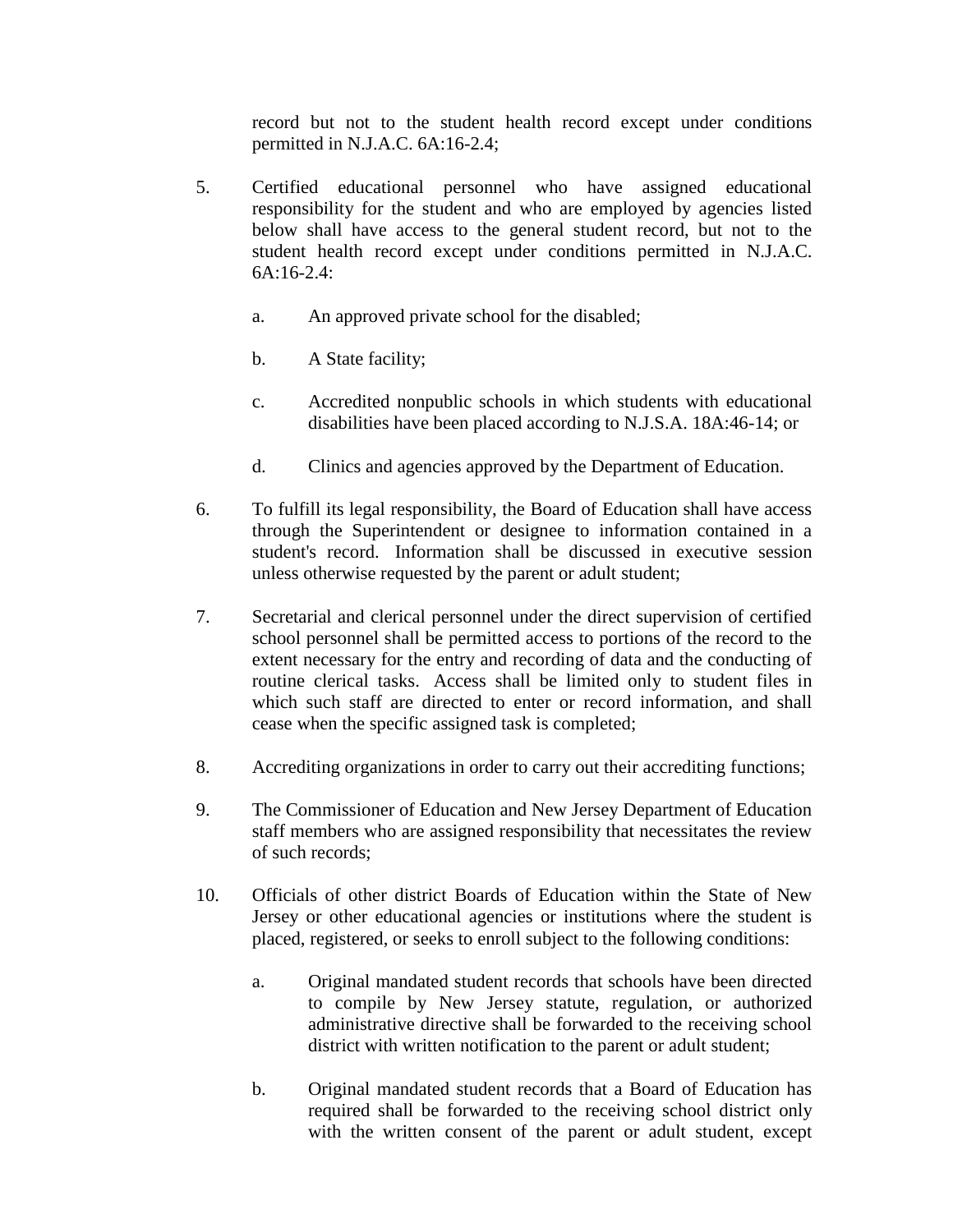where a formal sending-receiving relationship exists between the school districts;

- c. All records to be forwarded, including disciplinary records as specified in N.J.S.A. 18A:36-19(a), shall be sent to the Superintendent or designee of the school district to which the student has transferred within ten school days after the transfer has been verified by the requesting school district;
- d. The Superintendent or designee shall request in writing all student records from the school district of last attendance within two weeks from the date that the student enrolls in the new school district;
- e. Upon request, the Superintendent or designee of the school district of last attendance shall provide a parent(s) or an adult student with a copy of the records disclosed to other educational agencies or institutions; and
- f. Proper identification, such as a certified copy of the student's birth certificate or other proof of the child's identity pursuant to N.J.S.A. 18A:36-25.1, shall be requested at the time of enrollment in a new school district.
- 11. Officials of the United States Department of Education assigned responsibilities that necessitate review of such records;
- 12. Officers and employees of a State agency responsible for protective and investigative services for students referred to that agency, pursuant to N.J.S.A. 9:6-8.40. Wherever appropriate, the Board of Education shall ask the State agency for its cooperation in sharing the findings of an investigation;
- 13. Agency caseworkers or other representatives of a State or local child welfare agency who have the right to access a student's case plan when the agency or organization is legally responsible, in accordance with State law, for the care and protection of the student, consistent with 20 U.S.C. §  $1232g(b)(1)(L);$
- 14. Organizations, agencies, and persons from outside the school if they have the written consent of the parent or adult student. Organizations, agencies, and persons shall not transfer student record information to a third party without the written consent of the parent or adult student;
- 15. Organizations, agencies, and individuals outside the school, other than those specified in N.J.A.C. 6A:32-7.5, upon the presentation of a court order;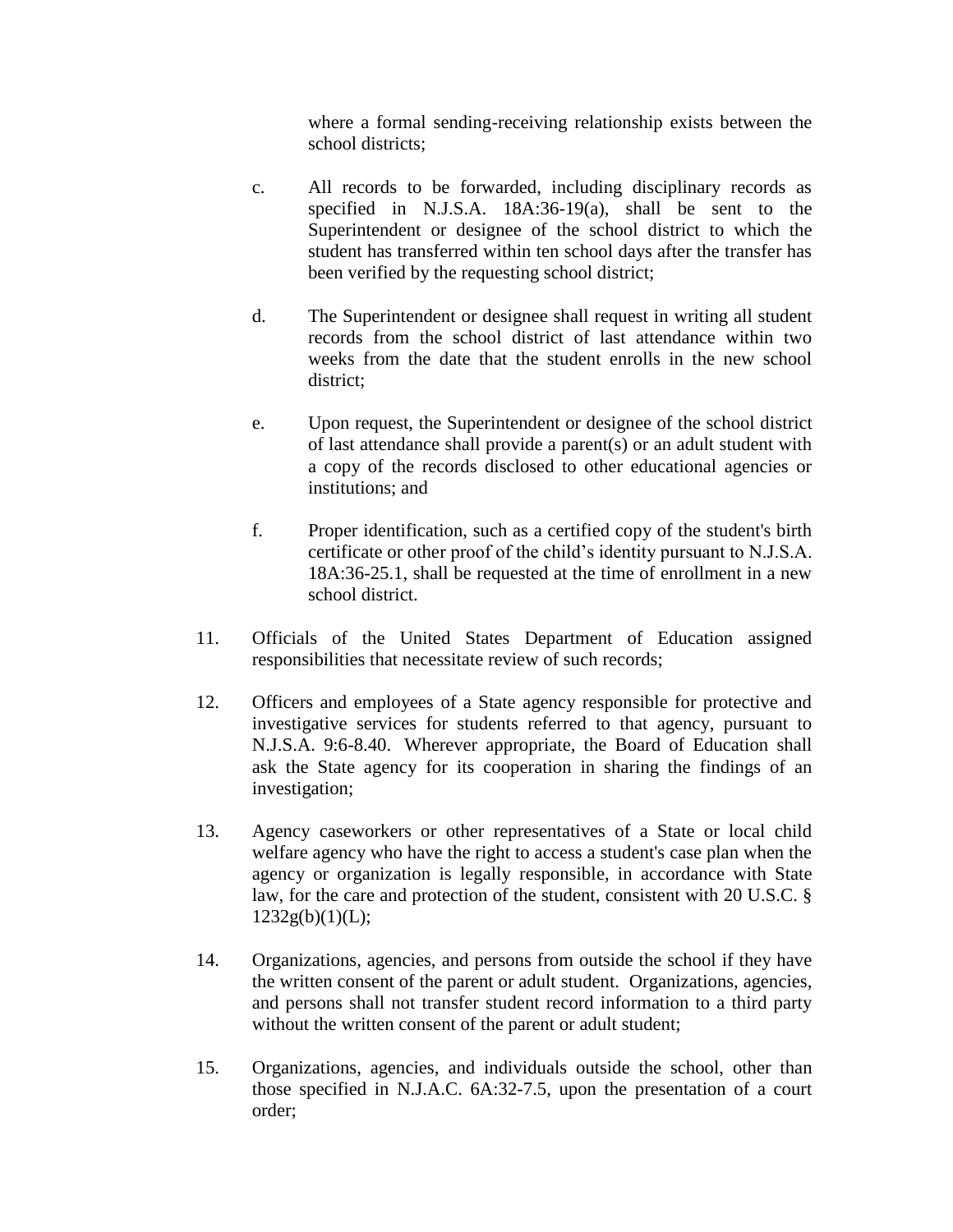- 16. Bona fide researchers who explain to the Superintendent the nature of the research project and the relevance of the records sought. Researchers shall also satisfy the Superintendent or designee that the records will be used under strict conditions of anonymity and confidentiality. Such assurance shall be received in writing by the Superintendent prior to the release of information to the researcher;
- 17. Nothing in N.J.A.C. 6A:32-7.1 et seq. and Policy and Regulation 8330 shall be construed to prohibit school personnel from disclosing information contained in the student health record to students or adults in connection with an emergency, if such knowledge is necessary to protect the immediate health or safety of the student or other persons; and
- 18. In complying with N.J.A.C. 6A:32-7.1 et seq., individuals shall adhere to requirements pursuant to N.J.S.A. 47:1A-1 et seq. - the Open Public Records Act (OPRA) and 20 U.S.C. § 1232g, 34 CFR Part 99 - the Family Educational Rights and Privacy Act (FERPA).
- H. Conditions for Access to Student Records (N.J.A.C. 6A:32-7.6)

All authorized organizations, agencies, and persons defined in N.J.A.C. 6A:32-7.1 et seq. as listed below shall have access to the records of a student, subject to the following conditions:

- 1. No student record shall be altered or disposed of during the time period between a request to review the record and the actual review of the record.
- 2. Authorized organizations, agencies, and persons from outside the school whose access requires the consent of parents or adult students shall submit to the Superintendent or designee the request in writing together with any required authorization.
- 3. The Superintendent or designee shall be present during the period of inspection to provide interpretation of the records where necessary and to prevent their alteration, damage, or loss. In every instance of inspection of student records by persons other than parents, student, or individuals who have assigned educational responsibility for the individual student, an entry shall be made in the student's record of the name(s) of persons granted access, the reason access was granted, the time and circumstances of inspection, the records studied, and the purposes for which the data will be used.
- 4. Prior to disclosure of student records to organizations, agencies, or persons outside the school district pursuant to a court order, the Superintendent or designee shall give the parent or adult student at least three days' notice of the name of the requesting agency and the specific records requested unless otherwise judicially instructed. Such notification shall be provided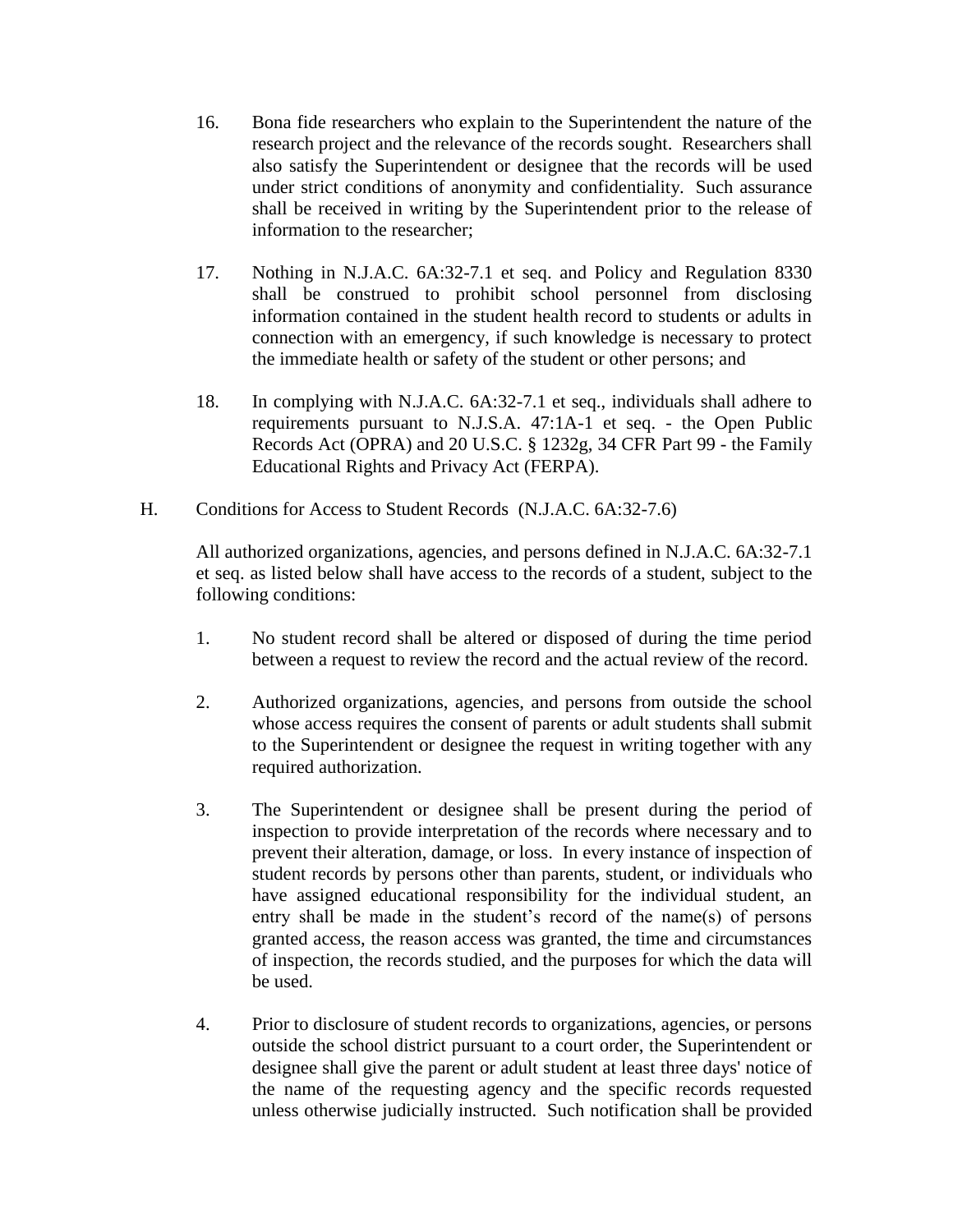in writing, if practicable. Only records related to the specific purpose of the court order shall be disclosed.

- a. Notice to the parent shall not be required when he or she is party to a court proceeding involving child abuse and neglect or dependency matters, consistent with 20 U.S.C. § 1232g(b)(2)(B).
- 5. A record may be withheld from a parent or from an adult student only when the school district obtains a court order or is provided with evidence that there is a court order revoking the right to access. Only that portion of the record designated by the court shall be withheld. When the district has or obtains evidence of such court order, the parent or adult student shall be notified in writing within five days of his or her request that access to the record has been denied and that the person has the right to appeal this decision to the court issuing the order.
- I. Rights of Appeal for Parents and Adult Students (N.J.A.C. 6A:32-7.7)
	- 1. Student records are subject to challenge by parents and adult students on grounds of inaccuracy, irrelevancy, impermissive disclosure, inclusion of improper information, or denial of access to organizations, agencies, and persons. The parent or adult student may seek to: expunge inaccurate, irrelevant, or otherwise improper information from the student record; insert additional data as well as reasonable comments as to the meaning and/or accuracy of the records; and/or request an immediate stay of disclosure pending final determination of the challenge procedure as described in N.J.A.C. 6A:32-7.
	- 2. To request a change in the record or to request a stay of disclosure pending final determination of the challenged procedure, the process shall be as follows:
		- a. A parent or adult student shall notify in writing the Superintendent of the specific issues relating to the student record.
		- b. Within ten school days of notification, the Superintendent or designee shall notify the parent or adult student of the school district's decision.
		- c. If the school district disagrees with the request, the Superintendent or designee shall meet with the parent or adult student to resolve the issues set forth in the appeal.
		- d. If the matter is not satisfactorily resolved, the parent or adult student has ten school days to appeal this decision to the Board of Education.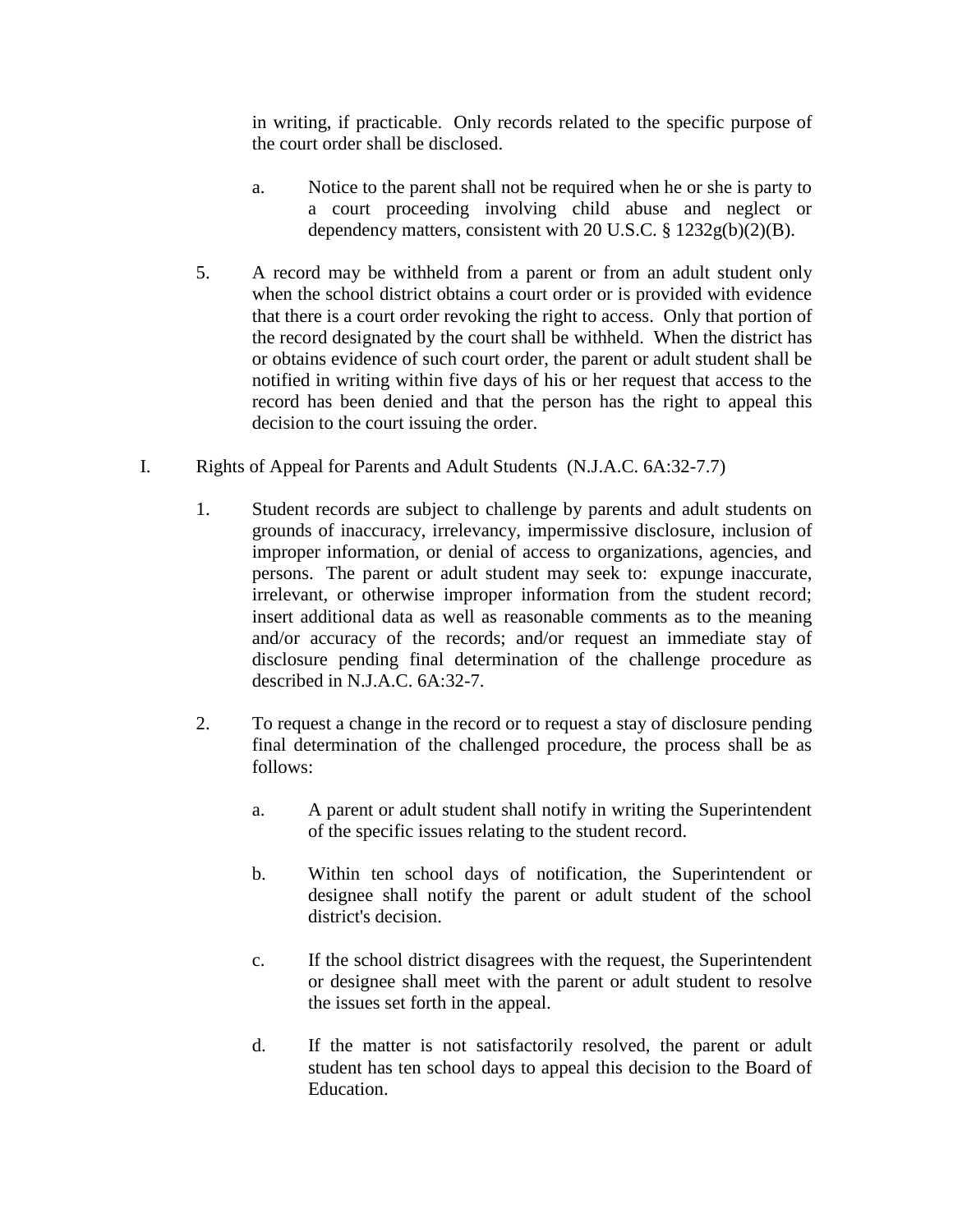- e. If an appeal is made to the Board of Education, a decision shall be rendered within twenty school days. The decision of the Board of Education may be appealed to the Commissioner pursuant to N.J.S.A. 18A:6-9 and N.J.A.C. 6A:3, Controversies and Disputes.
- f. At all stages of the appeal process, the parent or adult student shall be afforded a full and fair opportunity to present evidence relevant to the issue. A record of the appeal proceedings and outcome shall be made a part of the student's record with copies made available to the parent or adult student.
- 3. Appeals relating to student records of students with disabilities shall be processed in accordance with the requirements of I.2. above.
- 4. Regardless of the outcome of any appeal, a parent or adult student shall be permitted to place in the student record a statement commenting upon the information in the student record or setting forth any reasons for disagreement with the decision made in the appeal.
	- a. Such statements shall be maintained as part of the student record as long as the contested portion of the record is maintained. If the contested portion of the record is disclosed to any party, the statement commenting upon the information shall also be disclosed to that party.
- J. Retention and Disposal of Student Records (N.J.A.C. 6A:32-7.8)
	- 1. A student's record is considered to be incomplete and not subject to the provisions of the Destruction of Public Records Law, N.J.S.A. 47:3-15 et seq., while the student is enrolled in the school district.
		- a. The school district shall retain the student health record and the health history and immunization record according to the School District Records Retention Schedule, as determined by the New Jersey State Records Committee.
	- 2. Student records of currently enrolled students, other than the records that must be maintained for one hundred years as described in N.J.A.C. 6A:32- 7.8(e) and 5. below, may be disposed of after the information is no longer necessary to provide educational services to a student.
		- a. Such disposition shall be accomplished only after written parental or adult student notification and written parental or adult student permission has been granted or after reasonable attempts of such notification and reasonable attempts to secure parental or adult student permission have been unsuccessful.